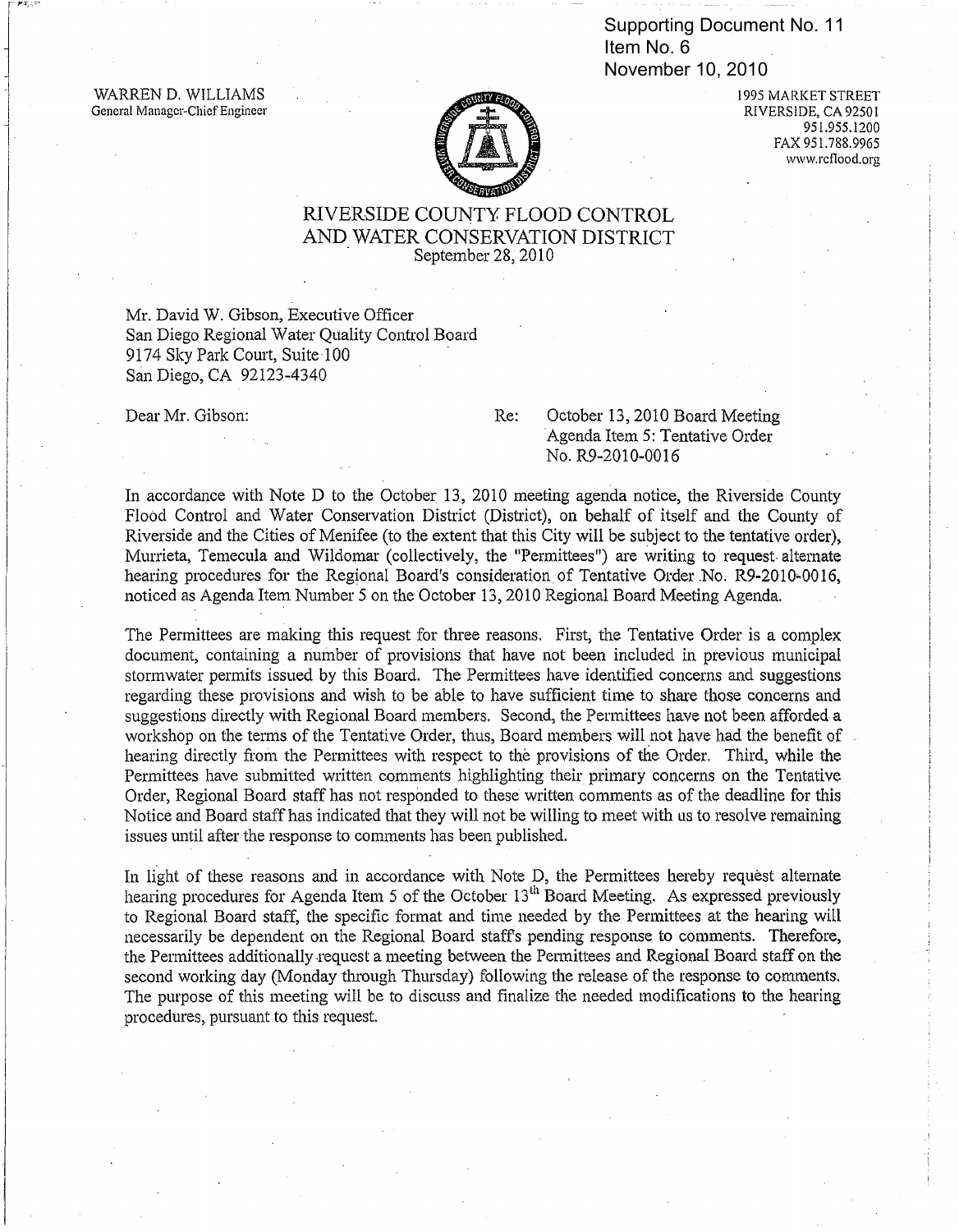Mr. David Gibson, Executive Officer Re: October 13,2010 Board Meeting Agenda Item 5: Tentative Order No. R9-2010-0016

On behalf of the Permittees, the District would like to thank Regional Board staff for the direct disoussions that have occurred over the past several months. Those honest and direct discussions resulted in several key improvements to the Tentative Order. However, as we noted in our August 25, 2010 meeting, the process was cut short by the staff desire to hear the Permit on October  $13<sup>th</sup>$ , resulting in issues which unavoidably must be taken to the Board for resolution. Further, the process as laid out by the Regional Board staff did not provide the Permittees with a workshop before the Board, or substantive time to respond to any revisions that may be proposed in the Response to Comments. Thus, sufficient time is required at the October  $13<sup>th</sup>$  hearing so that the Permittees will have an adequate opportunity to verbally and directly convey their comments to the Board.

Please contact the undersigned with the Board's response to this request. Thank you for your attention to the Permittees' request.

Very truly yours.  $E$ Watershed Protection Division

ec: Santa Margarita Region MS4 Permittees

CP:cw:bjp P81133470